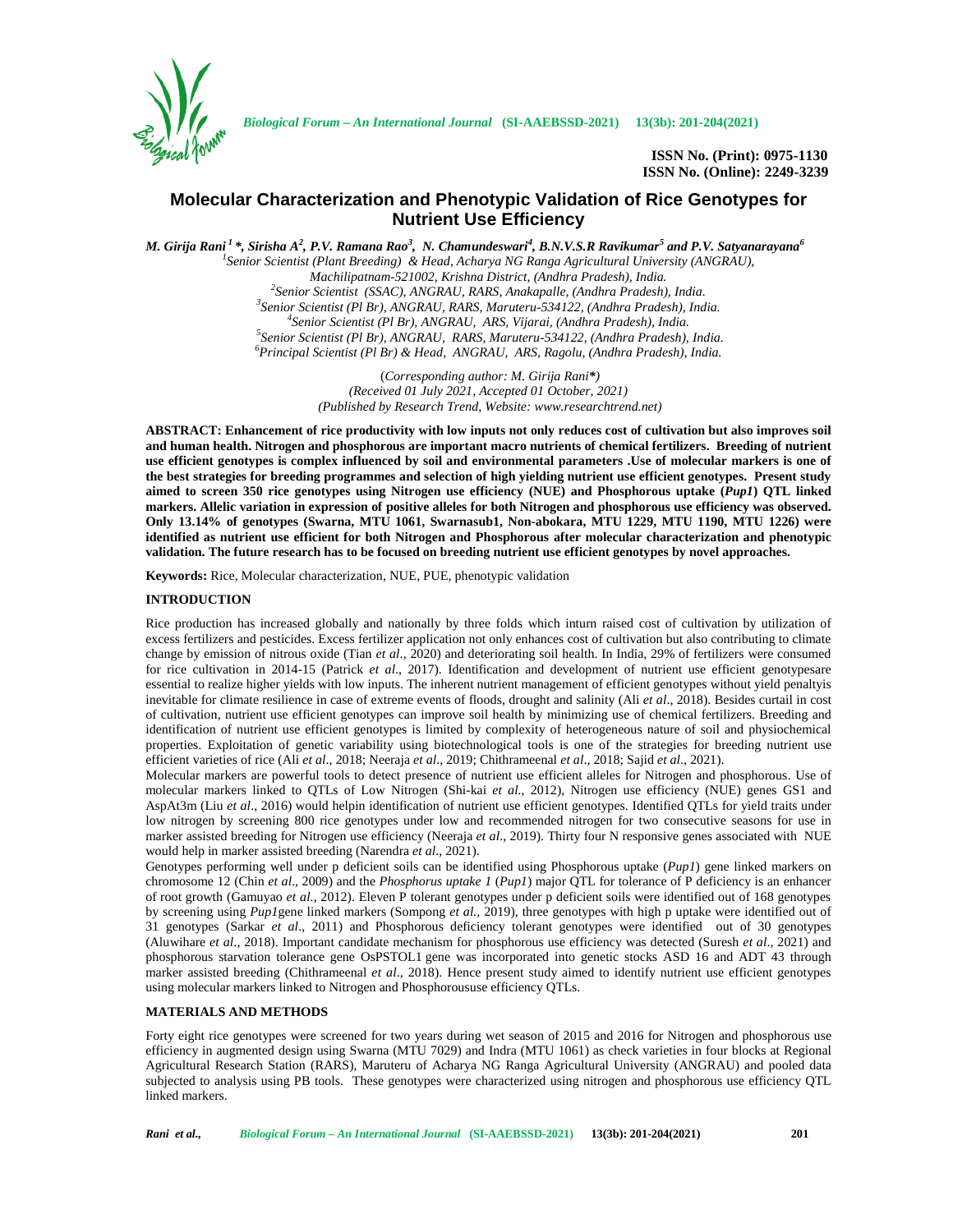Four SSR markers linked to QTLs for nitrogen use efficiency RM 1111 on chromosome 8 (Shi-kai *et al.,* 2012), RM 5639, RM 5748 on chromosome 6, RM 3628 on chromosome 3 (Liu *et al*., 2016) and four INDEL markers linked to Phosphorous uptake (*Pup1*) *viz*., Pup1K52, Pup1 K48, Pup1K42, Pup1K46 were used (Chin *et al*., 2009) for molecular characterization of nutrient use efficient genotypes. Amplicon sizes of180bp of SSR marker RM 1111linked to QTLs of nitrogen use efficiency (Shi-kai *et al.,* 2012), RM5639 (166bp), RM3628 (125bp), RM 5748(166bp) related to Nitrogen use efficiency genes GS1 and Asp At 3m (Liu *et al*., 2016) were used as positive alleles for identification of nitrogen use efficient genotypes. Presence of *Pup1* alleles were detected usingPup1K52 (505bp), Pup1 K48 (847bp), Pup1 K42 (918bp) and Pup1 K46 (523bp).

Genomic DNA, PCR amplification, electrophoresis and gel documentation was performed as per Girija Rani *et al*., 2019. These markers are validated with co-segregation pattern of phenotypic data of NUE and PUE during 2015 and 2016.One hundred eleven ANGRAU rice varieties were genotyped and selected 10 genotypes were subjected to phenotypic validation in Randomized complete block design in three replications for Nitrogen and Phosphorous use efficiency in 2017. During the year 2018, large number of advanced elite rice lines (192 No) were screened using nitrogen and phosphorus use efficiency QTL linked markers. All the phenotypic validation was carried out at control without N and with 100% N for Nitrogen use efficiency, control without P and 100% P of recommended dose of fertilizers (90:60:60 N: P: K kg/ha).

### **RESULTS AND DISCUSSION**

Nineteen genotypes expressed higher values than the mean NUE of 29.2%co-segregating for one positive alleleout of four markers screened among 48 genotypes under phenotypic evaluation in 2015 and 2016 (Table 1, Fig 1). Only one genotype MTU 2077 showed higher phenotypic value than mean nitrogen use efficiency without any alleles. Rice genotype MTU 1064 exhibited 53.76% of NUE with 0.75frequency of positive alleles and check variety Swarna expressed 1.00 frequency of positive alleles with phenotypic NUE 27.49 % and another check MTU 1061 with 25.69% NUE and 0.25 allele frequency.

Swarna variety showed*Pup1*allele frequency of 1.00 with phenotypic PUE value 15.41, higher than mean 12.65. Other rice genotypes Swarnasub1, MTU 1061 and Nonabokara expressed *Pup1* allele frequencies 0.75, 0.25, 0.5 respectively with higher phenotypic value of PUE than the mean. Thirteen genotypes expressed higher PUE values than mean with 0% *Pup1* alleles indicating other genes are contributing for PUE in these genotypes. Earlier workers (Sarkar *et al.,* 2011; Sompong *et al.,* 2019; Aluwihare *et al*., 2018) also found similar pattern of allelic expression for *Pup1*.

|  |  |  | Table 1: Summary of best nitrogen and phosphorous use efficient genotypes identified in 2015 and 2016. |
|--|--|--|--------------------------------------------------------------------------------------------------------|
|--|--|--|--------------------------------------------------------------------------------------------------------|

| Sr.No. | <b>Genotypes</b>  | NUE % | <b>Frequency of NUE</b><br>positive alleles | <b>PUE %</b> | <b>Frequency of NUE</b><br>positive alleles |
|--------|-------------------|-------|---------------------------------------------|--------------|---------------------------------------------|
| 1.     | Sambasub 1        | 49.95 | 0.25                                        | 24.83        | $\Omega$                                    |
| 2.     | Swarnasub1        | 46.92 | 0.75                                        | 18.97        | 0.75                                        |
| 3.     | <b>MTU 1166</b>   | 32.93 | 0.50                                        | 16.79        | $\theta$                                    |
| 4.     | <b>MTU1112</b>    | 29.27 | 0.75                                        | 11.44        | $\mathbf{0}$                                |
| 5.     | <b>MTU 1064</b>   | 53.76 | 0.75                                        | 21.24        | $\boldsymbol{0}$                            |
| 6.     | <b>PLA1100</b>    | 29.95 | 0.50                                        | 10.58        | $\mathbf{0}$                                |
| 7.     | HHZ11DT10SAL1SUB1 | 37.05 | 0.50                                        | 20.66        | $\theta$                                    |
| 8.     | <b>MTU 2077</b>   | 32.77 | $\Omega$                                    | 12.6         | $\theta$                                    |
| 9.     | <b>ISUKARVALU</b> | 34.85 | 0.25                                        | 14.69        | $\Omega$                                    |
| 10.    | <b>NONABOKARA</b> | 41.92 | 0.50                                        | 12.66        | 0.50                                        |
| 11.    | <b>MTU1001</b>    | 40.96 | 0.25                                        | 19.01        | $\theta$                                    |
| 12.    | MTU5293           | 38.44 | 0.25                                        | 22.4         | $\theta$                                    |
| 13.    | <b>MTU4870</b>    | 35.33 | 0.50                                        | 17.26        | $\mathbf{0}$                                |
| 14.    | <b>RGL1880</b>    | 42.72 | 0.50                                        | 18.06        | $\mathbf{0}$                                |
| 15.    | <b>RGL2537</b>    | 32.03 | 0.50                                        | 16.65        | $\theta$                                    |
| 16.    | CR2594-5-1-1-1-1  | 30.17 | 0.25                                        | 16.19        | $\Omega$                                    |
| 17.    | Swarna (check 1)  | 27.49 | 1.00                                        | 15.41        | 1.00                                        |
| 18.    | MTU 1061 (check2) | 25.69 | 0.75                                        | 15.1         | 0.25                                        |
|        | Mean              | 29.2  |                                             | 12.65        |                                             |
|        | <b>SEm</b>        | 10.88 |                                             | 3.11         |                                             |



.<br>sranvals, MTH 1229 with PUF pup1k 52. (SRSlay)

**Fig. 1.** Molecular characterization of rice genotypes with NUE and Pup1 linked markers.

Swarna, MTU 1061, Swarnasub1, Nonabokara expressed positive alleles for both nitrogen and phosphorous use efficiency with phenotypic confirmation. Twelve rice genotypes MTU 1166, MTU 1112, MTU 1064, PLA 1100, HHZ11DT10SAL1SUB1, Isukaravalu, MTU 1001,MTU5293, MTU 4870, RGL 1880, RGL 2537, CR 2594-5-1-1-1-1 have higher phenotypic values for both nitrogen and phosphorous use efficiency and genotypic confirmation only for nitrogen. This indicates genes other than *Pup1* region are contributing for PUE. This indicated molecular markers selected for nitrogen and phosphorous use efficiency are useful in identification of nutrient genotypes and there is variation in expression of number of positive alleles. However, very low

*Rani et al., Biological Forum – An International Journal* **(SI-AAEBSSD-2021) 13(3b): 201-204(2021) 202**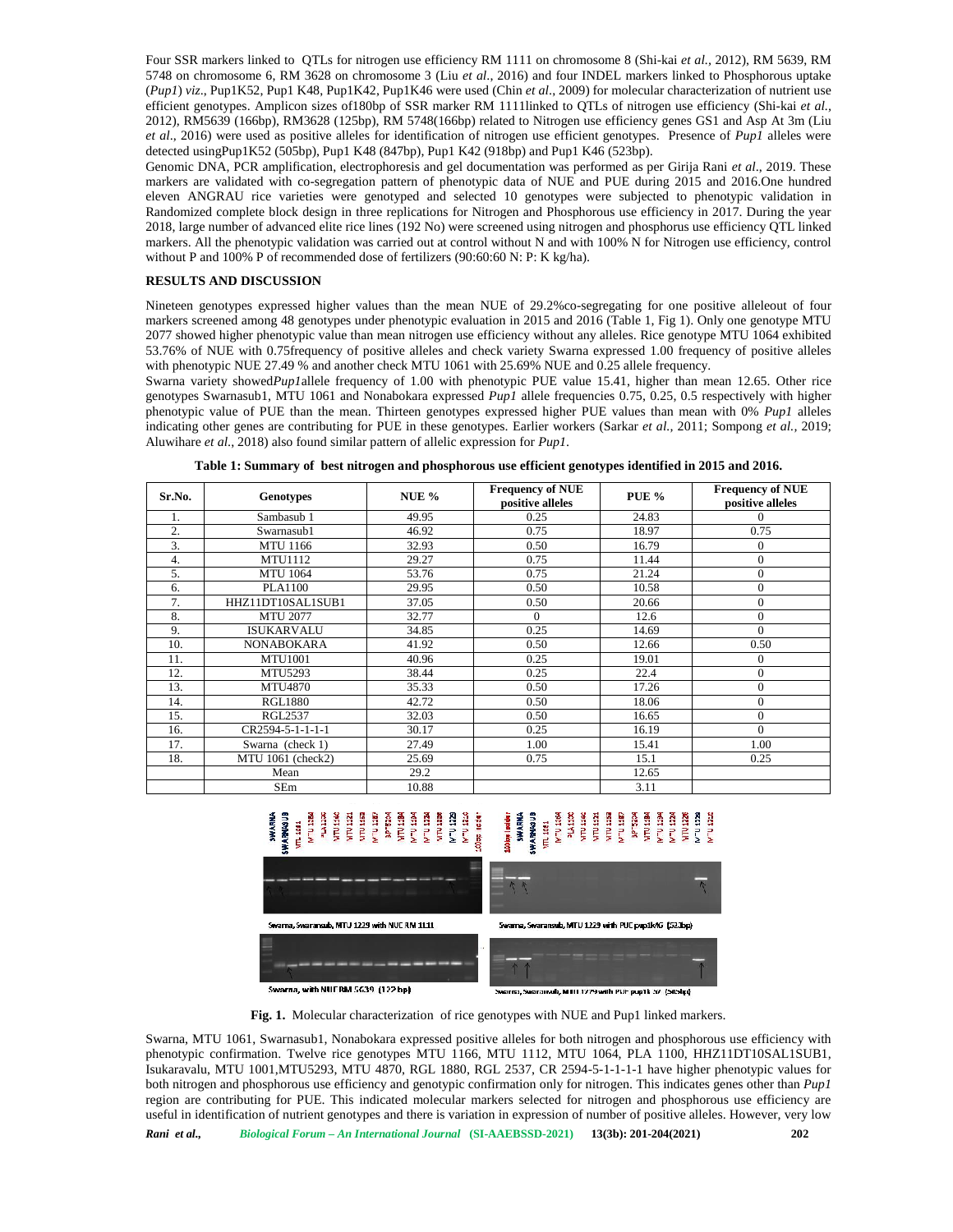positive alleles were detected among genotypes for phosphorous uptake. Large number of genotypes can be screened using molecular markers and short listed positive genotypes can be used for phenotypic confirmation. Allelic variation and lower level of expression of NUE and *Pup1* in the rice genotypes might be due to skewed selection towards yield, disease resistance and quality over past few decades (Ali *et al*., 2018; Sajid *et al.,* 2021)

In 2017, eighteen genotypes ( MTU 1031, MTU 1190, MTU 1229, MTU 1226, BPT 3291, BPT 2270, BCP1, BCP2, NLR 28523, NLR 27999, NLR 20084, NLR 201014, NLR 3238, NLR 3513, NDLR 7) expressing at least one positive allele for both nitrogen and phosphorous use efficiencywere identified out of 111 rice varieties screened using molecular markers. Seventeen genotypes expressed 2 or more positive alleles for nitrogen use efficiency and 18 genotypes exhibited 2 or more positive alleles for phosphorous uptake (*Pup1*). Three genotypes were confirmed as nutrient use efficient forboth nitrogen and phosphorous by phenotypic validation. Rice genotype MTU1229 expressed higher values and MTU 1190 showed on par values with nutrient use efficient checks varieties Swarna and Indra and MTU 1226 showed relatively lower values (Table 2). This implies allelic expression is specific to genotype and there is no common type of marker expression. Neerja *et al*., 2019 also found that there is no commonality of marker and phenotypic character of nitrogen use efficiency.

| Sr. No. | <b>Genotypes</b> | NUE $%$ | <b>Frequency of NUE</b><br>positive alleles | <b>PUE %</b> | <b>Frequency of</b><br><b>PUE</b> positive<br>alleles |
|---------|------------------|---------|---------------------------------------------|--------------|-------------------------------------------------------|
| 1.      | MTU-1231         | 51.27   | 0.25                                        | 18.56        |                                                       |
| 2.      | <b>MTU-1190</b>  | 54.60   | 0.25                                        | 22.59        | 0.50                                                  |
| 3.      | MTU-1226         | 42.29   | 0.25                                        | 24.81        | 0.25                                                  |
| 4.      | <b>MTU-1184</b>  | 49.40   | 0.50                                        | 24.68        |                                                       |
| 5.      | <b>MTU-1210</b>  | 63.82   | 0.25                                        | 31.46        |                                                       |
| 6.      | <b>MTU-1187</b>  | 56.31   | 0.50                                        | 28.58        |                                                       |
| 7.      | MTU-1194         | 52.55   | 0.25                                        | 28.31        |                                                       |
| 8.      | MTU-1229         | 62.63   | 0.50                                        | 32.39        | 1.00                                                  |
| 9.      | MTU-7029 (check) | 57.86   | 1.00                                        | 25.94        | 1.00                                                  |
| 10.     | MTU-1061 (chek)  | 55.86   | 0.75                                        | 28.36        | 0.25                                                  |
|         | Mean             | 54.98   |                                             | 25.99        |                                                       |
|         | <b>SEm</b>       | 2.52    |                                             | 1.5          |                                                       |

**Table 2: Summary of phenotypic and molecular characterization for selected genotypes in 2017.**

Among 192 elite rice lines screened in 2018, twenty four elite rice lines MTU 1290, NLR 3561, MTU 2513-24-2-2, C101A51, BPT 3111, RM 144-9-1-1-1, BPT 2795,Prathika, Varalu, Dhanrasi, AC39397, AC 39416A, NLR 3186, DST 46-43-1, MCM 129, 4910, 4914, 4802, 4803, 4806, 4807, 4809, 4819 and 4822 expressed at least one positive allele for both nitrogen and phosphorous use efficiency. Another 12 genotypes were identified as nitrogen use efficient with 2 or more positive alleles. Twenty four genotypes expressed positive alleles for 2 or more linked markers of *Pup1*.

Nitrogen and phosphorous use efficiency are complex characters controlled by several minor genes besides major genes. Present study revealed that use of molecular markers will be useful in detecting nutrient use efficient genotypes. Our results are in confirmation with earlier workers (Sarkar *et al*., 2011; Sompong *et al.,* 2019; Aluwihare *et al*., 2018) who alsofound lower number of rice genotypes tolerant to P deficiency.

Mega rice variety Swarna expressed all positive alleles for both Nitrogen and Phosphorous use efficiency linked markers followed by Swarna derived lines MTU 1229, MTU 1190, Swarnasub1 having positive alleles for both Nitrogen and phosphorous. This implies that genes contributing for nitrogen and phosphorous use efficiency were inherited from Swarna. Wider adaptation of mega rice variety Swarna which was released three decades back by RARS, Maruteru over various rice ecologies might be due to its nutrient use efficiency (Ali *et al*., 2018).

## **CONCLUSION**

Out of 350 genotypes screened, only 13.71% genotypes showed at least two positive alleles for Nitrogen and 16.85% for phosphorous. Genotypes possessing one positive allele for both NUE and *Pup1* are 13.14%. Lower per cent of allelic expression for nitrogen use efficiency and phosphorous uptake genes were noticed in the present study. Identification of nutrient use efficient genotypes using molecular markers would reduce time, resources on phenotypic evaluation. Shortlisted nutrient efficient genotypes further can be validated by phenotypic confirmation for release as variety or to use as genetic stock. This indicated that there is need to frame breeding strategies for development of nutrient use efficient genotypes by identification of genetic sources using molecular markers as phenotyping is cumbersome. The identified nutrient genotypes can be used in future for the development of high yielding rice varieties with nutrient use efficiency by adopting modern breeding techniques and also molecular markers can be used for selection of existing genotypes for nutrient use efficiency.

**Acknowledgements.** We acknowledge Acharya NG ranga Agricultural University for supporting above research work **Conflict of interest**. None.

#### **REFERENCES**

- Ali, J., Jewel, Z.A., Mahender, A., Anandan, A., Hernandez, J., and L, Z. (2018). Molecular Genetics and Breeding for Nutrient Use Efficiency in Rice. *International Journal of Molecular Science*, (6): 1762.
- Aluwihare, Y. C., Chamikara, M. D. M., Sissanayake, D. R. R. P., Karunarathae, S. L., Annada, G. K. S., Kannangara, S.K., Madhukalpani, O. V. S, Sirisena, D. N., Samarasinghe, W. L. G., and Sooriyapathirana, S. D. S. S. (2018). Identification of *Pup1* QTL liked DNA marker haplotypes for molecular breeding of phosphorous deficiency tolerant rice varieties. *Journal of National Science Foundation Srilanka*, *46*(4): 495-504.
- Chin, J. H., Lu, X., Haefele, S.M., Gamuyao, R., Ismail, A., Wissuwa, M., and Heuer, S. (2009). Development And Application of Gene-Based Markers for the Major Rice QTL Phosphorus uptake 1. *Theoretical and applied Genetics*, *120*(6): 1087-8.
- Chithrameenal, K., Alagarasan, G., Raveendran, M., Robin, S., Meena, S., and Ramanathan A. (2018). Genetic enhancement of phosphorus starvation tolerance through marker assisted introgression of OsPSTOL1 gene in rice genotypes harbouring bacterial blight and blast resistance. *PLoS ONE*, *13*(9): e0204144.